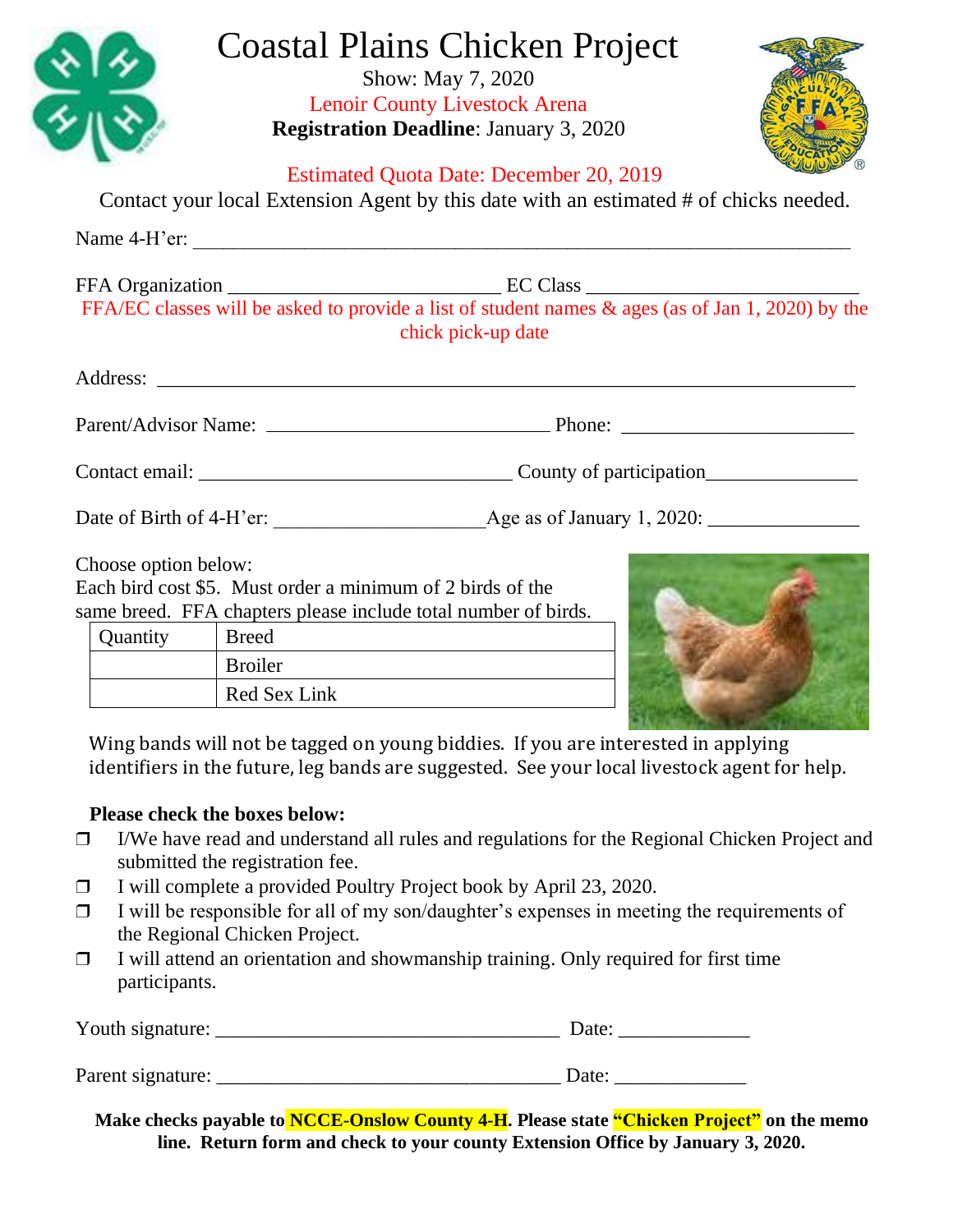#### **Regional Chicken Project Rules**

- 1. Youth ages 5-18, as of January 1, 2020, may participate in the program. They must be a 4-H member, a student who is taking an agriculture education class, or an FFA member of a participating school. Youth can enroll in their county 4-H program to participate.
- 2. All first time participants of the Coastal Plains Chicken Project must attend an orientation training and a showmanship/project book training hosted by Cooperative Extension or a High School Ag Ed Program. These meetings will be held in multiple locations. Along with general information about raising birds, participants will be expected to follow the National 4-H Poultry Standard for showmanship, which will be covered at these meetings.
- 3. **Bring all purchased broilers to the show (including birds who you do not exhibit). Broilers are meat birds and are bred to live a short period of time. Keeping the bird for home use is an animal welfare issue. The Coastal Plains Show committee will process the birds and the meat will be donated to local food banks.**
- 4. Families and agricultural education classes can split birds, but every child must have their own bird they are responsible for.
- 5. Participants will raise the chicks until the show, under the supervision of the guardians or agricultural education class, with help from Extension Agents and Teachers.
- 6. The project will be canceled if the ban of showing chickens is in effect, due to the threat of Avian Influenza or other communicable diseases.
- 7. Youth must choose to show **either a broiler or a hen** to exhibit at the show (however, you may use a different bird for showmanship) on Thursday, May 7, 2020 at the Lenoir County Livestock Arena in Kinston, NC. A qualified adult will judge the show. A NC Department of Agriculture Poultry Inspector will inspect/test the birds for parasites/disease.
- 8. If you have a disaster (loss of multiple birds), you **must** contact your local county Extension Agent or Agricultural Education Teacher immediately (within 24 hours) so they may verify the situation and/or provide photographic evidence.
- 9. Poultry Record Books must be completed and turned-in by 5:00pm on April 23, 2020 to your Extension Agent or FFA Advisor.Youth who do not turn-in books by the deadline will not be eligible for premiums/prizes.
- 10. There will not be an auction, hens are the responsibility of the youth after the show. Broilers must be returned to show committee (see #3).
- 11. All decisions by the judge are final. Direct criticism or interference with the judge, show or livestock show management, other exhibitors, breed representatives, or show officials before, during, or after the competitive event is prohibited. In the furtherance of their official duty, all judges, show, and livestock show management, or other show officials shall be treated with courtesy, cooperation and respect and no person shall direct abusive or threatening conduct toward them. Potential disqualification from future events after review is possible.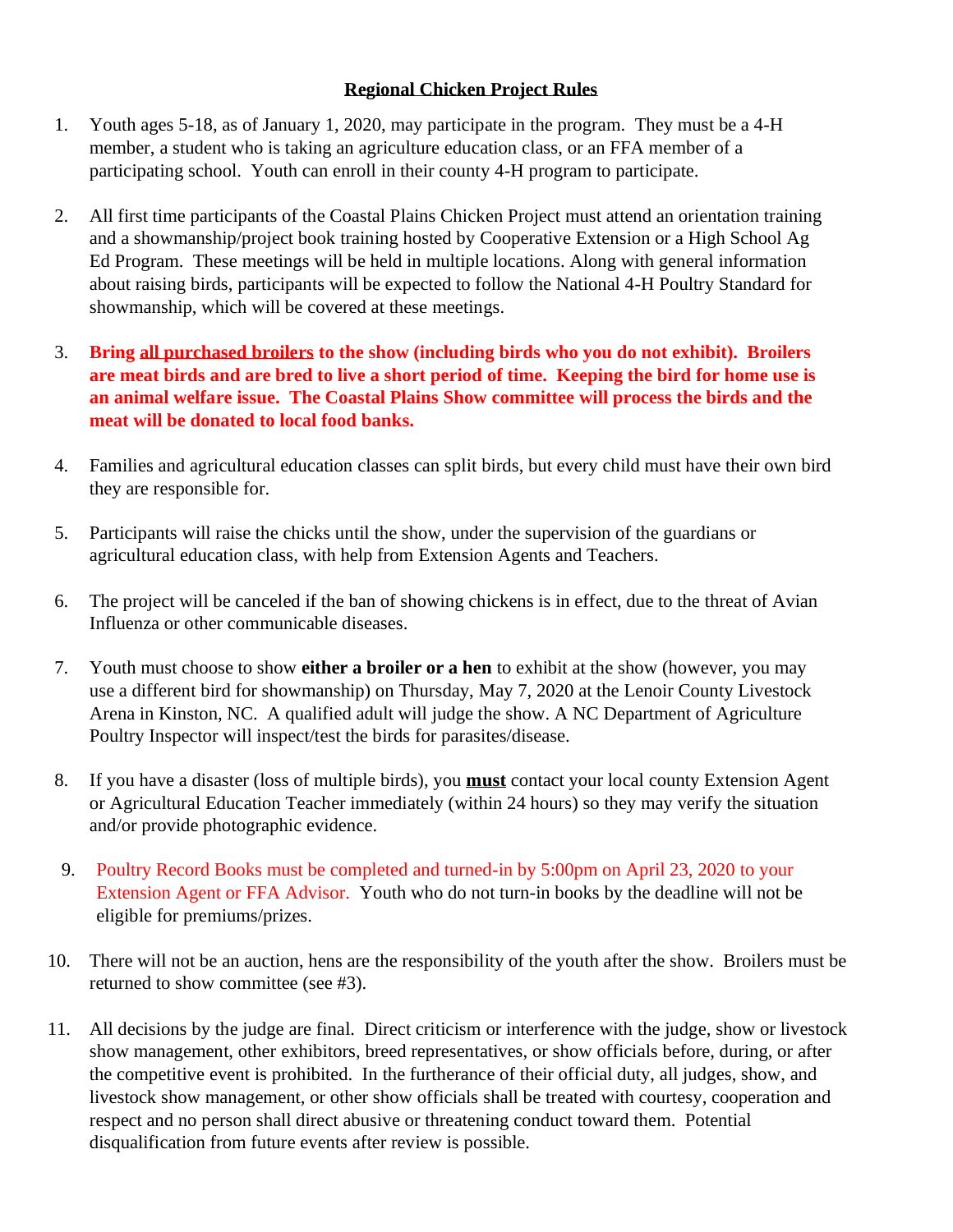- 12. Anticipated bird arrival date is the beginning of February for laying hen chicks and March 27th for broilers.
- 13. Any special considerations not covered in the rules will be decided by the Regional Chicken Project Committee.

#### **SHOWMANSHIP**:

AGES 5-7: all receive a prize. JUNIOR: Ages 8-10: 1st-5th places receive ribbon and 1st- \$25, 2nd- \$20, 3rd- \$15, 4th-\$10 and 5th- \$5. All others receive a ribbon. INTERMEDIATE- ages 11-13: 1st-5th places receive ribbon and 1st- \$25, 2nd- \$20, 3rd- \$15, 4th-\$10 and 5th- \$5. All others receive a ribbon. SENIOR- ages 14-18: 1st-5th places receive ribbon and 1st-  $$25$ , 2nd- $$20$ , 3rd- $$15$ , 4th- $$10$  and 5th-\$5. All others receive a ribbon.

#### **RECORD BOOKS:**

Ages 5-7: all receive a ribbon 4-H Division 8-10, 11-13, 14-18: 1st- \$15, 2nd- \$10, 3rd, \$5 FFA/ Ag Ed Division: 6-8 grade, 9-12 grade: 1st- \$15, 2nd- \$10, 3rd, \$5

#### **Breed Show (Delaware & Broiler Class):**

Ages 5-18: Participation ribbon Grand Champion (1st) per breed: \$25 Reserve Champion (2nd) per breed: \$20